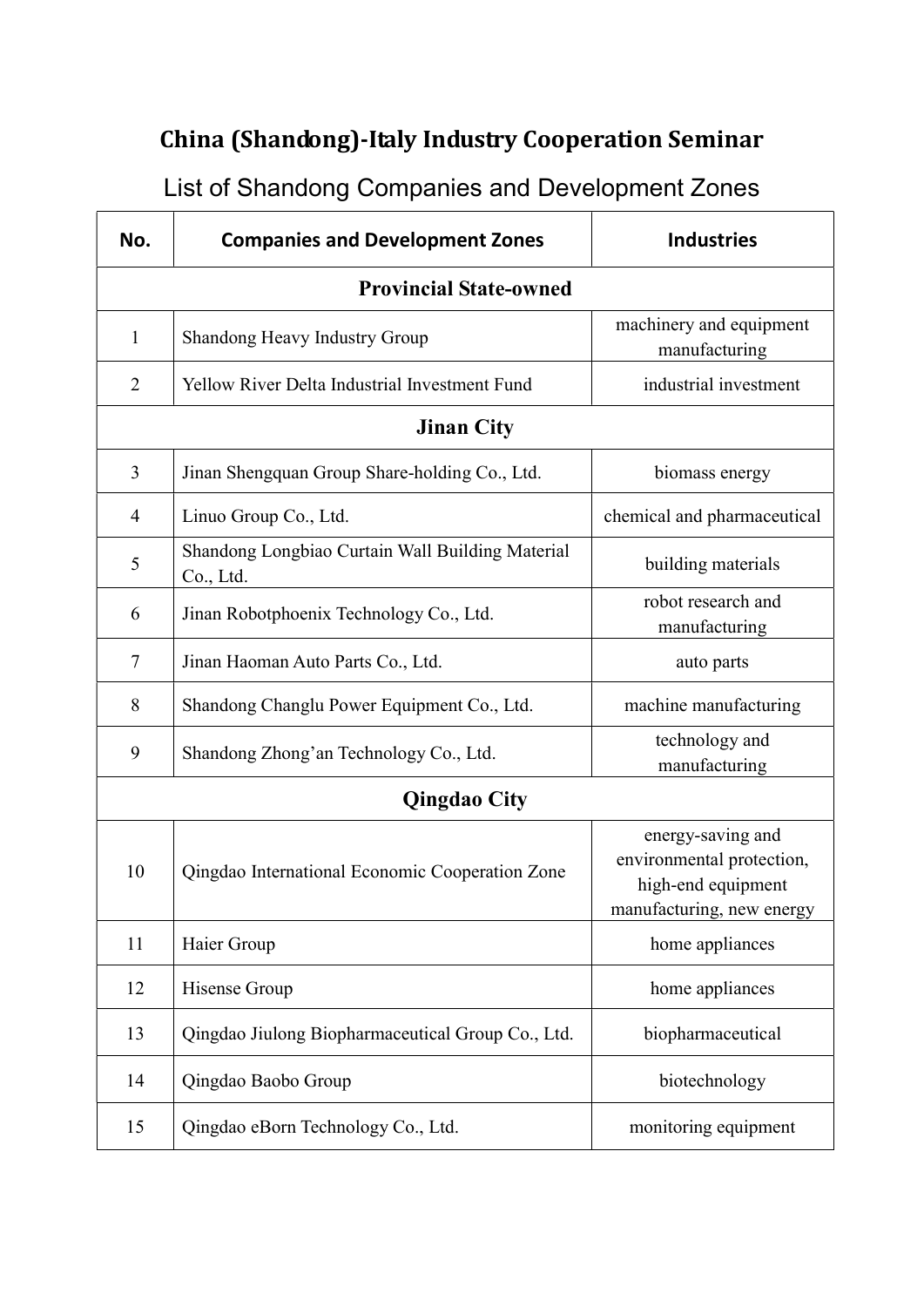| <b>Zibo City</b>     |                                                                      |                                                               |  |  |
|----------------------|----------------------------------------------------------------------|---------------------------------------------------------------|--|--|
| 16                   | Zibo Shunliban Enterprise Management                                 | business                                                      |  |  |
| <b>Dongying City</b> |                                                                      |                                                               |  |  |
| 17                   | China Wanda Group                                                    | chemical                                                      |  |  |
| <b>Yantai City</b>   |                                                                      |                                                               |  |  |
| 18                   | Fushan District Hi-tech Industrial Park, Yantai City                 | automobiles and components                                    |  |  |
| 19                   | Laishan Economic Development Zone, Yantai City                       | machinery and food<br>processing                              |  |  |
| 20                   | Zhaoyuan Economic and Technological Development<br>Zone, Yantai City | new materials                                                 |  |  |
| 21                   | Nan Shan Group                                                       | aluminium<br>section, textile, aviation,<br>chemical industry |  |  |
| 22                   | Ling Long Group                                                      | rubber and tyre                                               |  |  |
| 23                   | Yantai Taihai Group Co., Ltd.                                        | nuclear power equipment                                       |  |  |
| 24                   | Yantai Pacific Home Fashion Co., Ltd.                                | textile                                                       |  |  |
| 25                   | Shandong Yihua Energy Equipment Co., Ltd.                            | machine manufacturing                                         |  |  |
| 26                   | Shandong Lugong Machinery Co., Ltd.                                  | machine manufacturing                                         |  |  |
| <b>Weifang City</b>  |                                                                      |                                                               |  |  |
| 27                   | Lovol Heavy Industry Co., Ltd.                                       | machinery and equipment<br>manufacturing                      |  |  |
| 28                   | Shouguang Vegetable Industry Holding Group                           | agriculture                                                   |  |  |
| 29                   | Shandong Leadingshine International Co., Ltd.                        | international trade                                           |  |  |
| 30                   | Shengrui Transmission Co., Ltd.                                      | machinery and equipment<br>manufacturing                      |  |  |
| 31                   | Shandong Chengtai Chemical Industry Co., Ltd.                        | petrochemical processing                                      |  |  |
| 32                   | Luli Group Co., Ltd.                                                 | plate steel                                                   |  |  |
| 33                   | Shandong Qilide Heavy Industries Co., Ltd.                           | machine manufacturing                                         |  |  |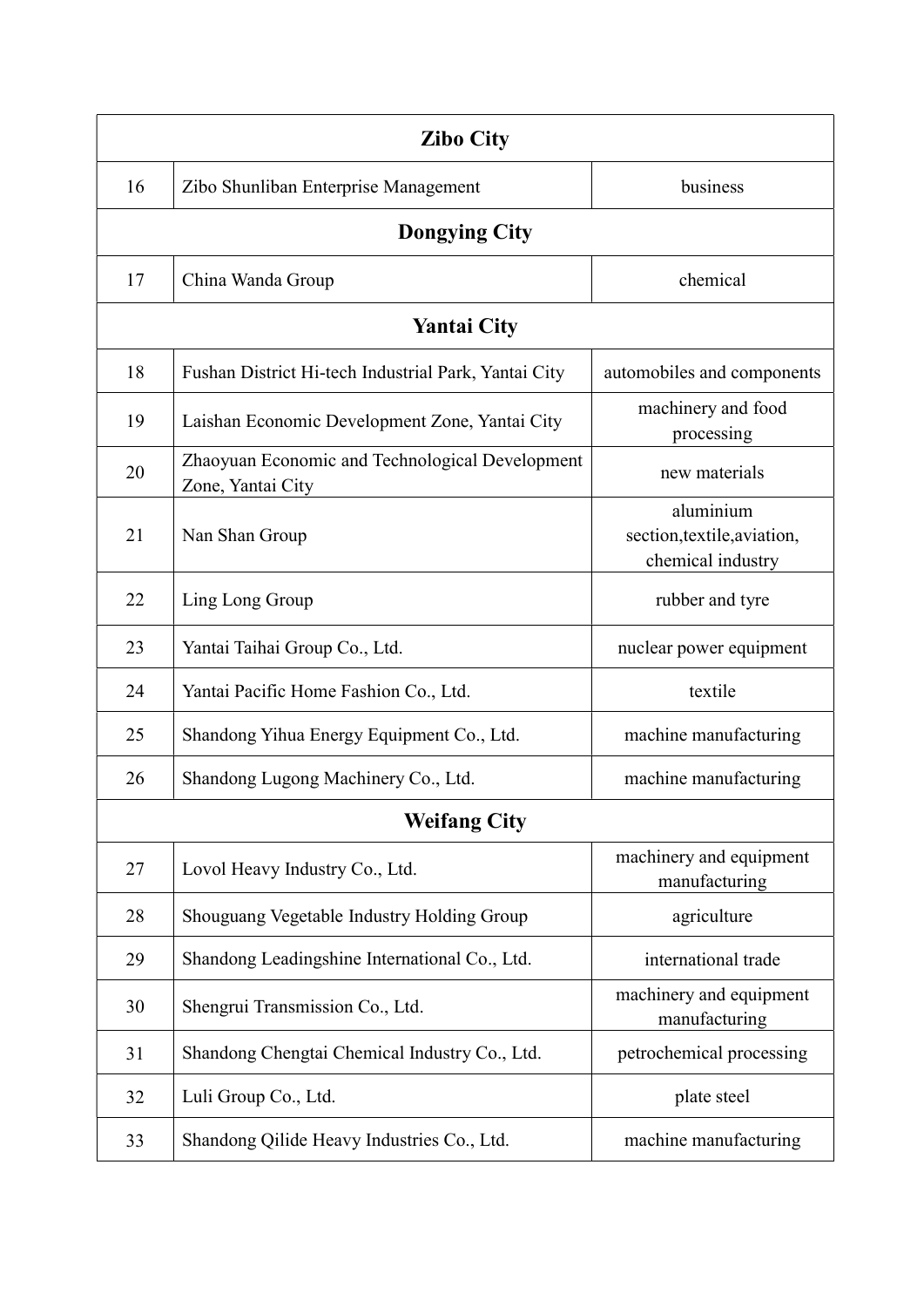| 34                 | Shandong<br>Lanxiang<br>Environment<br>Science<br>$\&$<br>Technology Co., Ltd. | environment and technology                                                                                                                       |  |  |
|--------------------|--------------------------------------------------------------------------------|--------------------------------------------------------------------------------------------------------------------------------------------------|--|--|
| <b>Jining City</b> |                                                                                |                                                                                                                                                  |  |  |
| 35                 | Jining National High-Tech Zone                                                 | IT,<br>equipment, photoelectricity,<br>biological medicine, new<br>materials                                                                     |  |  |
| 36                 | Ruyi Group                                                                     | textile and garments                                                                                                                             |  |  |
| 37                 | SAVIO (Shandong) Textile Machinery Co., Ltd.                                   | textile machinery                                                                                                                                |  |  |
| 38                 | Hixih Rubber Industry Group                                                    | chemical industry                                                                                                                                |  |  |
| 39                 | Jining Aisi Garment Co., Ltd.                                                  | garment                                                                                                                                          |  |  |
|                    | <b>Weihai City</b>                                                             |                                                                                                                                                  |  |  |
| 40                 | International Port Economic & Technological<br>Development Zone                | new materials,<br>mechanical and electrical<br>equipments, electronic<br>information technology,<br>biological medicine, health<br>care industry |  |  |
| 41                 | Weihai Nanhai New Area                                                         | intelligent equipment, new<br>materials, new energy,<br>automobile and components,<br>biological medicine                                        |  |  |
| 42                 | Weihai Jinhong Group Co., Ltd.                                                 | polymer                                                                                                                                          |  |  |
| 43                 | Weihai Xigang Yacht Co., Ltd.                                                  | yacht                                                                                                                                            |  |  |
| 44                 | Weihai Yu Hongxiang Silk Culture Museum                                        | artwork                                                                                                                                          |  |  |
| 45                 | WeiHai Gold-inlaying Jade Workmanship Co., Ltd.                                | artwork                                                                                                                                          |  |  |
| 46                 | Weihai Nanhai Carbon Co., Ltd.                                                 | graphite,<br>carbon                                                                                                                              |  |  |
| 47                 | Weihai Shuangfeng Geophysical Equipment Co. Ltd                                | seismic geophone                                                                                                                                 |  |  |
| 48                 | Weihai Lianqiao International Cooperation Group<br>Co., Ltd.                   | plastic new material                                                                                                                             |  |  |
| <b>Laiwu City</b>  |                                                                                |                                                                                                                                                  |  |  |